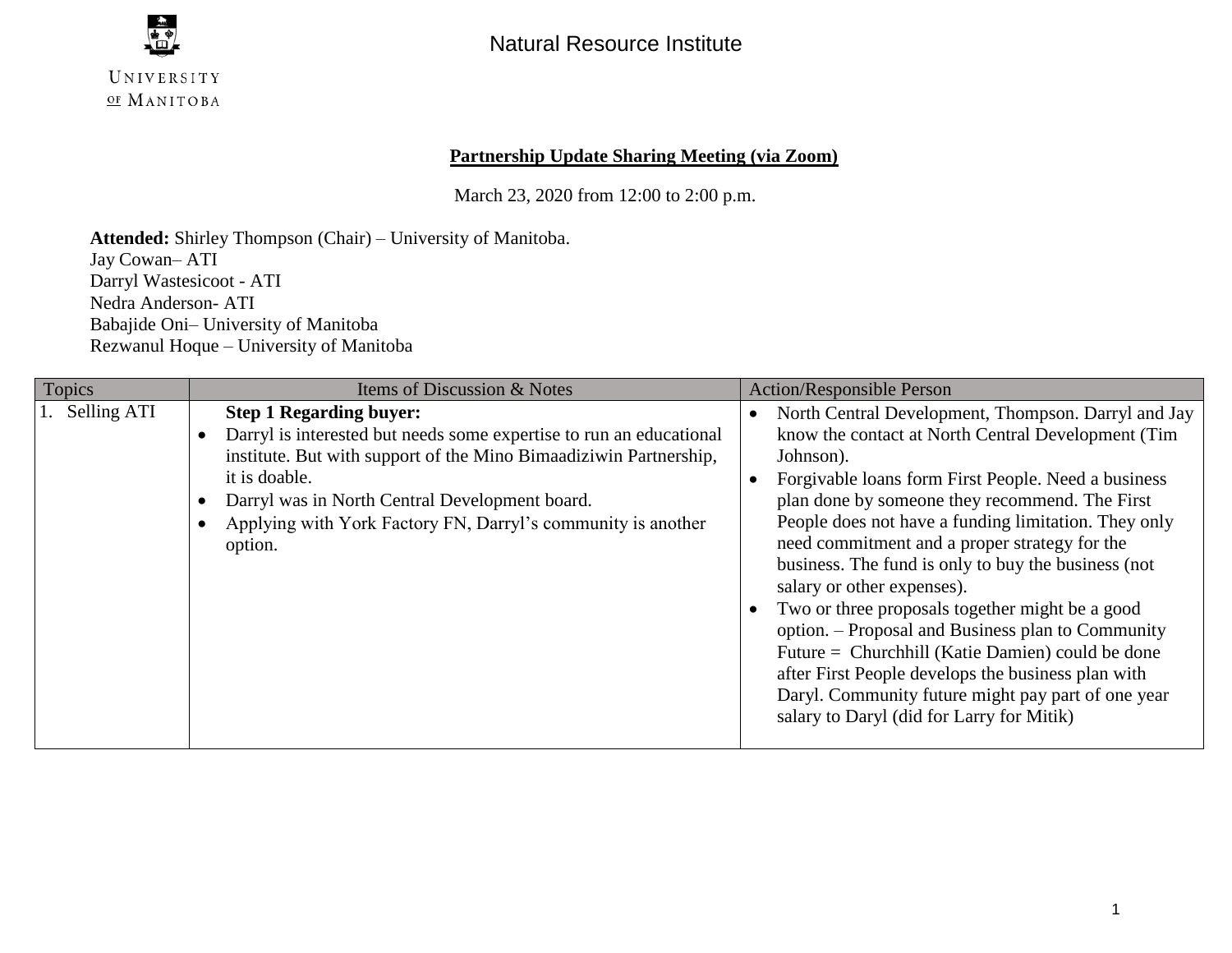

 $\overline{2}$ .

|                           | <b>Step 2 Possible courses in September</b><br>Reactivating housing program as that is Darryl's field of expertise<br>$\bullet$<br>(Diploma in the housing program/housing maintenance) may be<br>possible – doing safety training paid for by partnership.<br>Only \$10,000 left with ATI from the PSPP funding.<br>$\bullet$<br>Darryl enrolled in the Housing Inspector course provided by a<br>$\bullet$<br>company out of Toronto. That might be a good diploma program to<br>develop by ATI.                                              | ATI will help to design these diploma programs.<br>$\bullet$<br>Need 2-3 months to get every passed through the<br>system.<br>Develop a website for the new organization.<br>Darryl will send the organizations link to everyone.<br>$\bullet$                                                                                                                                                                                                                                                                                                                             |
|---------------------------|-------------------------------------------------------------------------------------------------------------------------------------------------------------------------------------------------------------------------------------------------------------------------------------------------------------------------------------------------------------------------------------------------------------------------------------------------------------------------------------------------------------------------------------------------|----------------------------------------------------------------------------------------------------------------------------------------------------------------------------------------------------------------------------------------------------------------------------------------------------------------------------------------------------------------------------------------------------------------------------------------------------------------------------------------------------------------------------------------------------------------------------|
|                           | Step 3 Available funds in hand:<br>Darryl can withdraw \$20,000 from his personal fund to buy the<br>business.<br>ATI needs \$15000-20000/month to keep the business running.<br>$\bullet$<br>Integrated Resource Package (IRP) replied to Jay mentioning they<br>$\bullet$<br>are looking at the proposal. Shirley applied for funding for Mitik to<br>develop a business plan to provide coaching to Mitik by ATI<br>(\$15,000-21,000 for ATI possibly).                                                                                      | Jay may be able to make a payment arrangement so that<br>\$90,000 does not need to paid up-front.<br>Government new funding is something to look at.<br>However, the funding will only provide 10% or up to<br>\$1400/month per person.<br>ATI applied with Shirley for creating curriculum<br>$\bullet$<br>development, website and marketing strategy for ATI<br>through IRP that would go to University of Manitoba,<br>which could hire Darryl for curriculum development<br>with JIDE if ATI gets funding (could leverage and get<br>double the funding with MITACS). |
| Curriculum<br>Development | Applied to IRP for Curriculum development. If we get the funding<br>$\bullet$<br>the money will go to UofM, and in that way, Shirley will be able<br>to pay Darryl.<br>For diploma program the province has to follow a format, which<br>$\bullet$<br>the ATI private vocation institute has to follow. Need to have<br>resources material, tests, assignments, hours, instructors, etc. in a<br>very specific format.<br>The curriculum will be available both for the Partnership and ATI.<br>However, ATI can offer it as a diploma program. | Jide and Darryl will organize the curriculums that we<br>are already delivering to the MB Builders program and<br>submit to the province.<br>Need to find the target group and prerequisite of the<br>course.<br>Nedra will provide a format from the PVI site.<br>We can also seek help from Manitoba Envirothon.<br>$\bullet$                                                                                                                                                                                                                                            |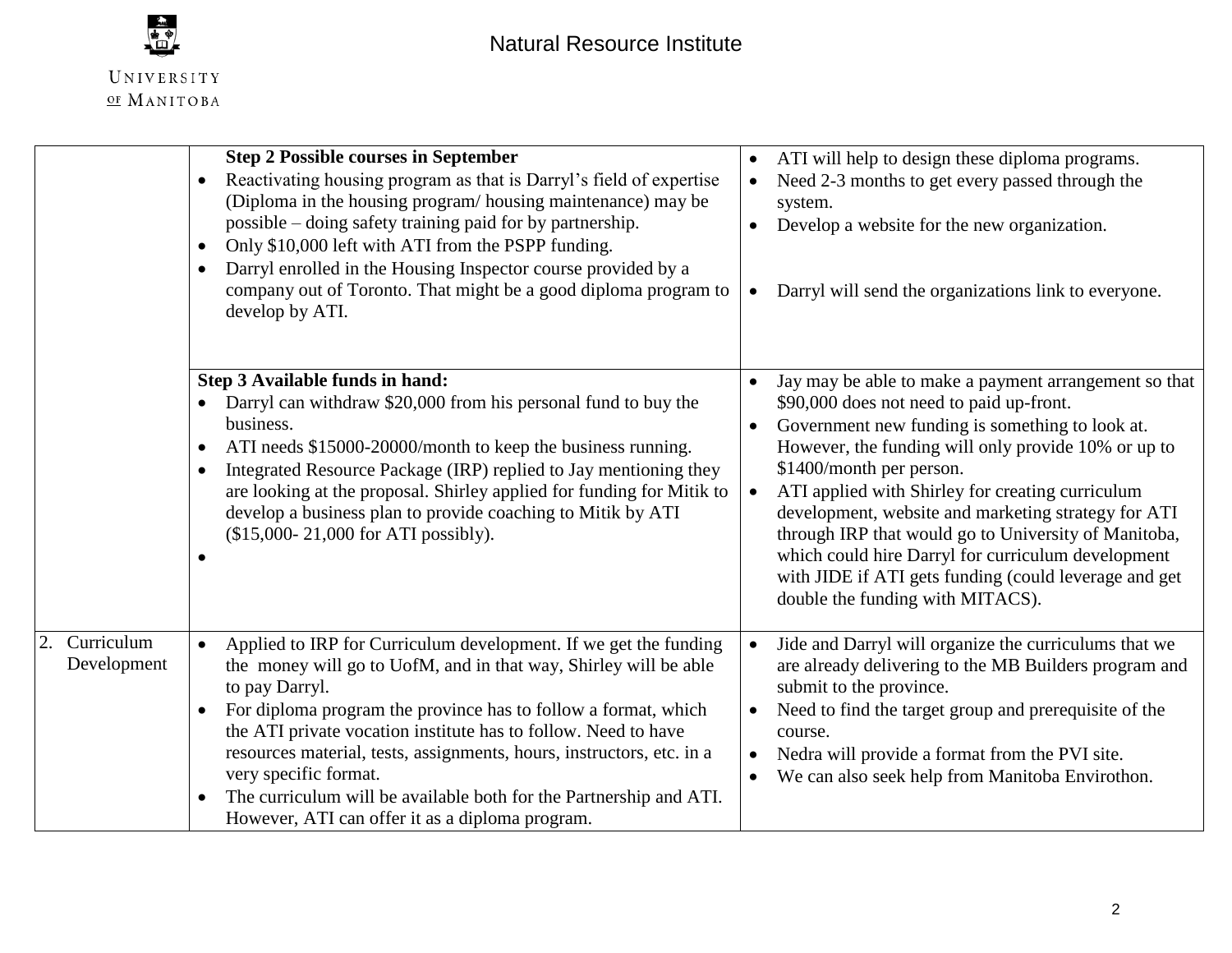

|                                                                                | Start with some small workshops like chainsaw training, safety<br>$\bullet$<br>training, etc. and then incorporated into the diploma program.<br>Jide is working on a safety manual with Mitik, which could be used<br>$\bullet$<br>as a safety part of the curriculum.<br>ATI developed a CMHC course for one or two days' workshops<br>$\bullet$<br>on housing maintenance that can be provided by ATI (Cam from<br>CMHC, ref Darryl). | Jide will provide a copy of the safety manual to<br>everyone.<br>ATI has a Housing Manager curriculum in hand that<br>$\bullet$<br>can be turned into a diploma course that is used by<br>UCN, CMHC, Royal collage, BC used ATI's housing<br>manager curriculum.<br>Forestry book available on-line<br>http://www.thinktrees.org/wp-<br>content/uploads/2019/07/Field-Guide-to-the-Native-<br>Trees-of-Manitoba.pdf<br>- we do need to develop quiz and worksheet for this<br>book related to SPF and forestry for students but also<br>rules for logging. Shirley Started at test – for Rez to<br>finish and include logging info. Should we provide<br>workbook and assignment on messenger and provide a<br>certificate if they get 60% (and ask them to redo if they<br>get lower until they do get it). |
|--------------------------------------------------------------------------------|------------------------------------------------------------------------------------------------------------------------------------------------------------------------------------------------------------------------------------------------------------------------------------------------------------------------------------------------------------------------------------------------------------------------------------------|--------------------------------------------------------------------------------------------------------------------------------------------------------------------------------------------------------------------------------------------------------------------------------------------------------------------------------------------------------------------------------------------------------------------------------------------------------------------------------------------------------------------------------------------------------------------------------------------------------------------------------------------------------------------------------------------------------------------------------------------------------------------------------------------------------------|
| Goals for the<br>3.<br>next two<br>weeks                                       | • Communicate with all the contacts                                                                                                                                                                                                                                                                                                                                                                                                      | Darryl or Jay -to contact North Central Development<br>$\bullet$<br>Jay will contact First People's fund<br>Daryl should touch base with Katie from Community<br>futures.                                                                                                                                                                                                                                                                                                                                                                                                                                                                                                                                                                                                                                    |
| 4. Partnership<br>between ATI<br>and UofM<br>after the<br>ownership<br>changes | • University is already a partner with ATI, and it will be able to fund<br>students or student safety materials and graduation ceremony.<br>• The university can only fund safety workshops but not any tuition.                                                                                                                                                                                                                         | Darryl will identify some 1-2 days workshop that he<br>$\bullet$<br>will run every month to secure his earning while he<br>develops other programs.<br>To pay for the workshop, the participants need to be<br>our students (MB Builders students) in Garden Hill,<br>Wasagamack, and Brokenhead.                                                                                                                                                                                                                                                                                                                                                                                                                                                                                                            |
| 5.<br>Other Issues                                                             | Aboriginal Apprenticeship Training Initiatives: Program, model,<br>$\bullet$<br>and Strategic Frameworks, 1993.<br>Sharing curriculum developed for Manitoba Housing on- Do it<br>yourself.                                                                                                                                                                                                                                              | Jay is making an electronic copy and will send it to<br>Shirley.<br>Nedra will share that.                                                                                                                                                                                                                                                                                                                                                                                                                                                                                                                                                                                                                                                                                                                   |